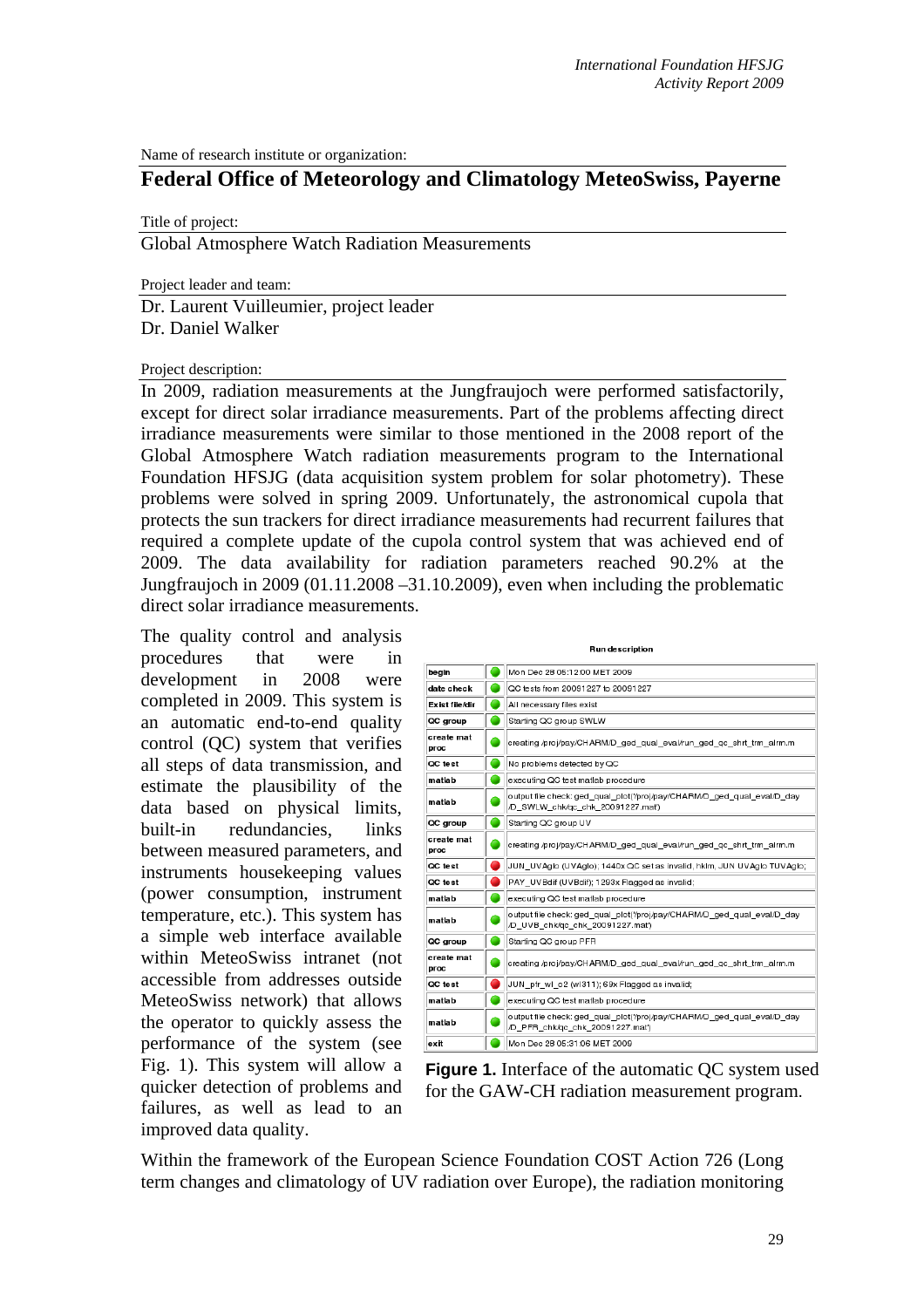program conducted a study of the applicability of erythemal ultraviolet (UV) reconstruction techniques in Switzerland. Such techniques are used to infer the UV irradiance at time when, or location where this measurement is not performed. This project resulted in a PhD thesis whose main results are summarized below.

Since the amount of solar UV radiation reaching the top of the atmosphere is relatively well-known, estimating the amount of UV radiation at the ground implies being able to quantify how the most influential parameters for the transfer of UV radiation in the atmosphere evolve. These parameters are the total atmospheric ozone column, the cloudiness, the ground surface reflectance and the atmospheric turbidity. The ozone atmospheric column is monitored since many years, and is relatively well understood. In Switzerland, the complex topography and the quickly varying meteorological conditions result in the cloudiness and the surface reflectance as being the most challenging parameters to evaluate.

Particular attention has been focused on these two parameters and methods have been devised for estimating their influence on UV radiation on the ground. An effective surface reflectance was derived from the amount of snow cover and used in model simulation of clear-sky UV radiation transfer. Concerning cloudiness, an empirical method was developed for inferring the effect of clouds on UV radiation based on measurements of the total solar short-wave (SW) irradiance. This method was developed because of the difficulty of theoretically modeling the influence of cloud on radiation transfer, and because SW irradiance has been measured at many locations in Switzerland since the 1980's.

The results of the project are based on measurements from four stations in Switzerland, where UV irradiance is measured operationally by the Federal Office of Meteorology and Climatology MeteoSwiss (Payerne, Davos, Jungfraujoch, and Locarno-Monti). These stations are representative of different climate regions in Switzerland such as high mountain, alpine valley, Swiss Plateau, and low elevation location south of the Alps.

The core of the project was the study of cloud effects in the UV based on the atmospheric transmission of SW radiation. These cloud effects were investigated by assessing the relationship between cloud modification factors (CMFs) in the SW and UV. The cloud modification factor is the ratio between a real observed irradiance and the theoretical estimate of the irradiance that would be observed if all conditions were identical to the observed situation except that the cloud would be absent (clear-sky situation). The link between CMF-SW and CMF-UV was parameterized separately for scattered clouds and for strong cloud attenuation, which is usually linked to overcast conditions. The following findings were obtained:

- Observed cloud effects on UV and SW radiation show the same characteristics at all studied stations in Switzerland.
- The relationship between CMF-SW and CMF-UV mainly depends on the solar zenith angle (SZA), while other local conditions, such as total ozone, surface reflectance, and the topography are only of minor importance.
- Observed cloud effects on UV radiation are smaller compared to SW radiation. In other words, for a given cloud situation, CMF-UV is closer to unity (no cloud effect) than CMF-SW. This observation confirms theoretical considerations and previous modeling results also at the same four studied stations.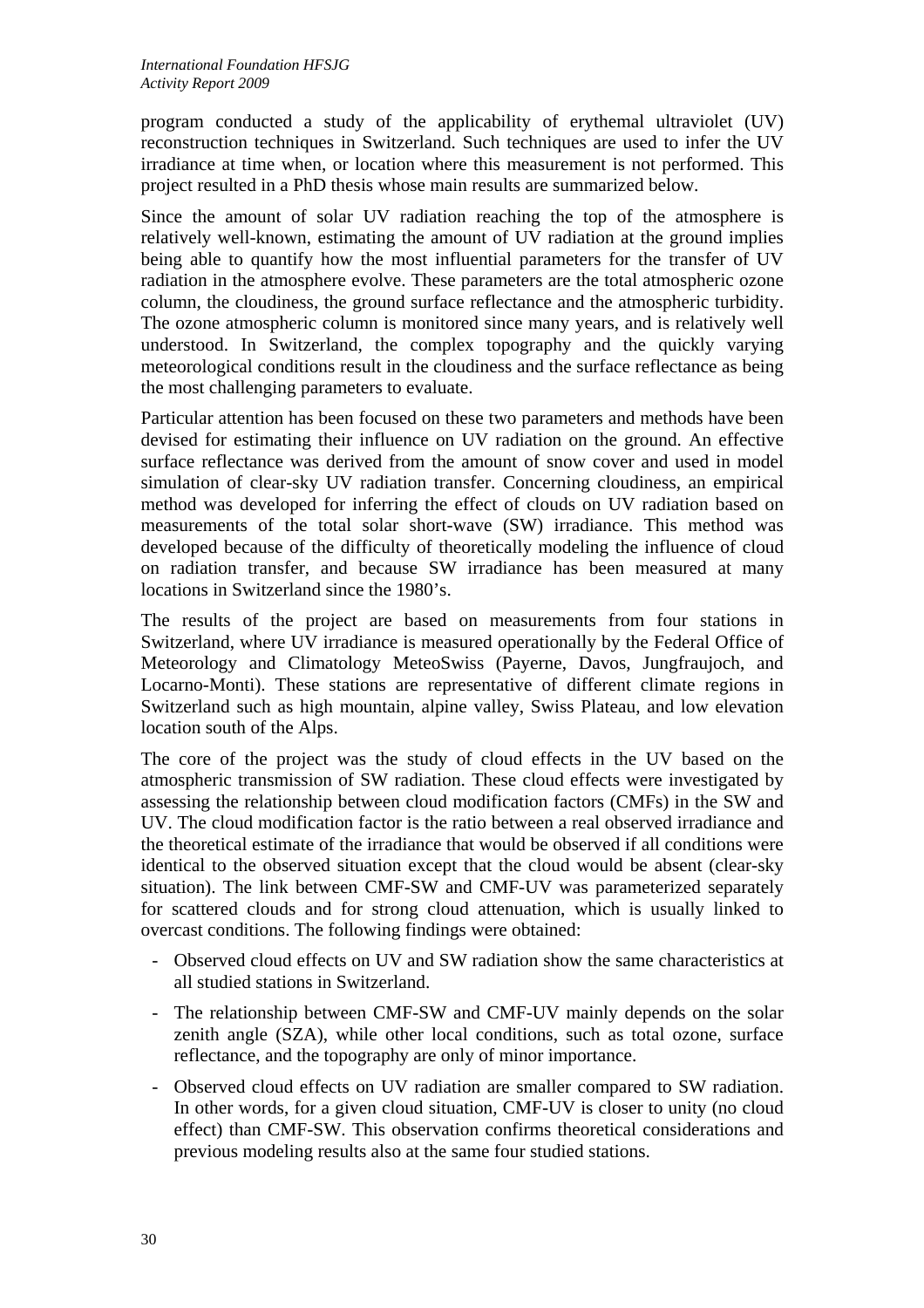- The relationship between UV and SW cloud effects changes for different cloud situations: a given change in the cloud optical depth for strong cloud attenuation (overcast conditions) results in larger CMF changes for UV than for SW radiation. The opposite is true for scattered cloud conditions, when direct sunlight often passes through the broken cloud cover.
- As a consequence, the CMF relationship was separated into light and strong cloud cover situation by our regression analysis using an iterative procedure on observed CMF data. The location of the separation point as determined by our analysis agrees well with an independent sorting of the CMF data into overcast and scattered situations by a cloud detection tool based on infrared radiation.
- Our empirically determined relationship between CMF-SW and CMF-UV shows strong similarities with results of another fully model-based approach. However, the locations where the relationships have their strongest bends clearly differ between the two methods for large SZAs. These differences are most likely related to the fact that the modeling approach uses exclusively stratiform clouds, while our method is based on a wide range of real cloud situations, including scattered clouds.

Our empirically-derived relationship between CMF-SW and CMF-UV can be applied generally since the most important influence comes from SZA, which can be derived for any location.

The results of the study of cloud effects allowed developing a semi-empirical all-sky model for deriving erythemal UV, wherever SW radiation is observed and information on total ozone and surface reflectance is available. In validations with measured UV irradiance independent of those used for developing the model,

- estimated UV radiation showed RMS errors to observations smaller than 7 mW/m2 (< 11.9%) at the four studied stations and a time resolution of 10 minutes;
- the performance of the model improved (RMS 8.4–9.7%) for situations with small SZAs  $\left\langle \langle 42^{\circ} \rangle \right\rangle$ ; and
- the aggregation in daily doses led at all four stations to a good agreement with observations with RMS between 5.4 and 8.0%.

These validation results confirm that the derived method successfully describes the short-term variability of UV radiation due to clouds (see Fig. 2). Furthermore, UV can satisfyingly be estimated at all four stations covering climate conditions ranging from the Swiss lowlands to the high-alpine environment. The validation showed especially good results for small SZAs corresponding to periods with higher UV doses, which are more relevant for public health.

The semi-empirical all-sky model



**Figure 2.** Example of agreement between UV erythemal irradiance estimation and observations for a typical day with varying cloud coverage (25/06/2007).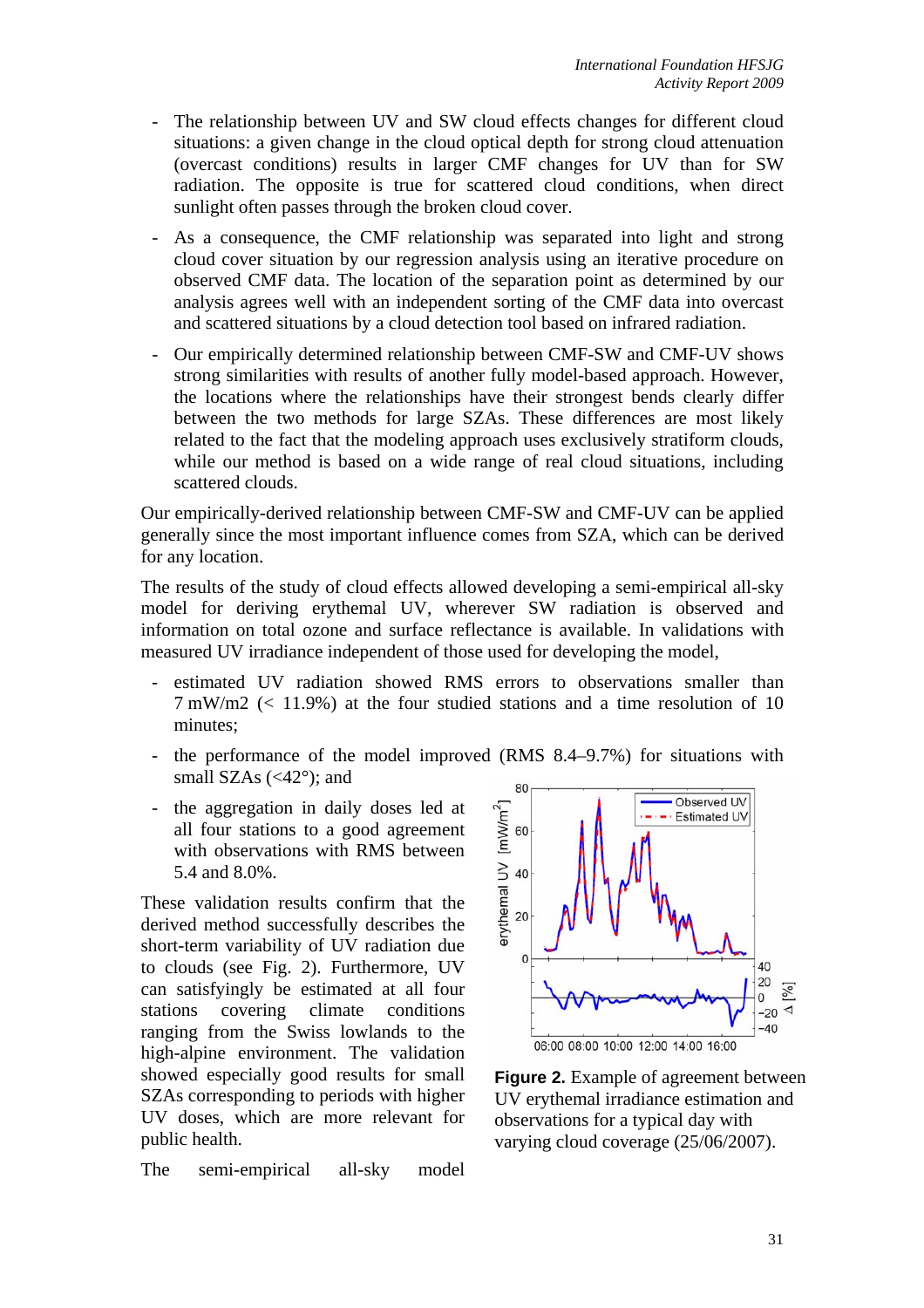mentioned above was used for reconstructing UV radiation at the four stations for the time period between 1981 and 2007. The reconstructed UV time-series and the used proxy-data were analyzed for monthly trends using non-parametric Mann-Kendall tests and Sen's slope estimations.

- Positive decadal trends for the median daily UV values between 5.6 and 11.5% were found for the months of the first half of the year (January-June). The trend analysis revealed largest relative UV changes for March with a decadal increase ranging from 8.6 to 11.5%. In May and June, the UV-index increased by 0.54- 0.85 units over the last 27 years.
- The analysis of observed total ozone showed generally negative trends for the months of the first half year, which are significant for May and June. Afterward, the trends for the months July to December are smaller and statistically nonsignificant. For the months May and June, negative decadal trends of 2.8 and 1.9% were found.
- Most trends for SW radiation are found to be non-significant by Mann-Kendall test. However, the trends of the first half year tend to be positive and a significant increase is found for February and March at Jungfraujoch and Locarno-Monti (6.5 to 6.9% dec-1).
- The derived trends for the annual data are often significant, especially for UV and total ozone, but the monthly trends are quite inhomogeneous and therefore reduce the actual significance of the annual trends.

The temporal changes of UV radiation at the four stations in Switzerland are comparable with results of previous studies and at other locations. The impact of an increased in UV Index of 0.54-0.85 (close to 1 UV index unit) for May/June can be illustrated by the reduction of the sunburn-time: when the UV-Index is increased by 1 unit at Jungfraujoch for May and clear-sky conditions, the sunburn time is reduced by 3 to 6 minutes  $(-20\%)$ .

The temporal evolution of observed SW radiation and total ozone was identified as being statistically non-significant for most stations and months. Thus, the significant increase of UV radiation found at most stations in January–June results from the combination of mainly non-significant increases of SW radiation and reductions of ozone. On the other hand, a statistically significant decrease in regional snow cover counteracts the effects from SW and ozone changes.

The reflectivity of the ground directly affects the down-welling irradiance by multiple reflections at the surface and back-scattering in the atmosphere above. Surface reflectivity is thus an important parameter for this project, and it is strongly determined by the presence and absence of snow. This required the development of a scheme for estimating the regional snow distribution in the surrounding of any location in Switzerland on a daily basis. This scheme is based on observed snowdepths and is consequently independent of satellite data.

- The temporal evolution of the regional snow distribution was studied using a method based on observed snow depth in combination with a digital elevation model.
- Time-series of snow distribution in Switzerland were reconstructed back to 1980 and validated against snow observations and satellite snow masks. In the crossvalidation during winter periods (November–April), a probability of detection of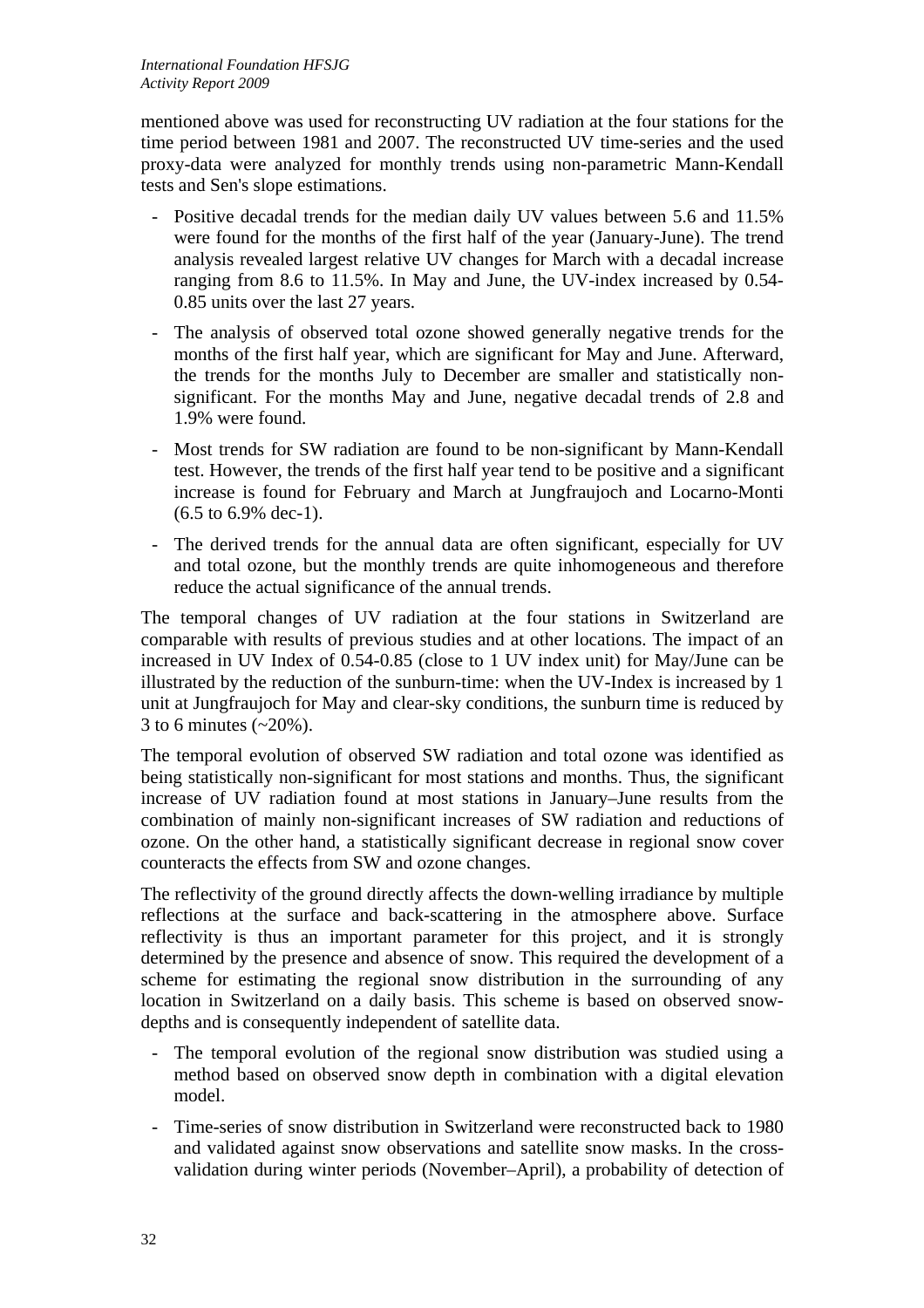0.96 and a false alarm rate (FAR) of 0.15 were obtained. The validation of modeled snow coverage against satellite observations yielded an agreement between 69 and 97%.

- The trend analysis of reconstructed time-series using Mann-Kendall tests showed a decrease of the snow cover between -10 and -15% in the lowlands north of the Alps. The negative trends in the more elevated alpine regions are smaller (1–8%) and statistically non-significant  $(p > 0.1)$ .

This confirms that the regional snow cover can successfully be derived over the last 28 years in Switzerland, providing valuable information for describing the seasonal variability in surface reflectivity on a larger spatial scale. Nevertheless, it is still difficult to achieve good modeling results in the lowlands, since not only the occurrence of snow is infrequent, compared to alpine regions but also the amount of snow is lower. Therefore both, the occurrence and the persistence of snow at these low altitudes depend stronger on local effects, which are difficult to assess with this method.

### Key words:

Solar irradiance, ultraviolet, visible, infrared, spectral irradiance, precision filter radiometer (PFR), pyranometer, pyrheliometer, UV biometer, total aerosol optical depth (AOD), integrated water vapor (IWV).

Internet data bases:

http://wrdc.mgo.rssi.ru/ (World Radiation Data Centre – WRDC) http://www.iapmw.unibe.ch/research/projects/STARTWAVE/startwave\_dbs.html (IWV STARWAVE data)

Collaborating partners/networks:

- Radiation data submitted to the World Radiation Data Centre (WRDC, St. Petersburg, Russian Federation) within the framework of the Global Atmosphere Watch.
- European Science Foundation COST Action 726: "Long term changes and climatology of UV radiation over Europe" http://www.cost726.org/
- Study of solar photometry (aerosol optical depth) and longwave infrared radiative forcing in collaboration with the "Physikalisch-Meteorologisches Observatorium Davos" (PMOD) World Radiation Center (WRC).

Scientific publications and public outreach 2009:

## **Refereed journal articles and their internet access**

Gröbner, J., S. Wacker, L. Vuilleumier and N. Kämpfer. Effective atmospheric boundary layer temperature from longwave radiation measurements, *J. Geophys. Res.*, **114**, (2009), D19116,

http://dx.doi.org/10.1029/2009JD012274.

### **Conference papers**

Gröbner, J., S. Wacker, and L. Vuilleumier, Effective boundary layer temperature from atmospheric water vapour emission. *Geophys. Res. Abstr.*, Vol. 11, EGU2009- 10014-1. European Geosciences Union General Assembly 2009, Vienna, Austria, 19 – 24 April 2009.

Walker D., L. Vuilleumier, C. Marty, S. Broennimann and U. Lohmann, Distribution and Evolution of Surface Reflectivity and Regional Snow Cover in Switzerland